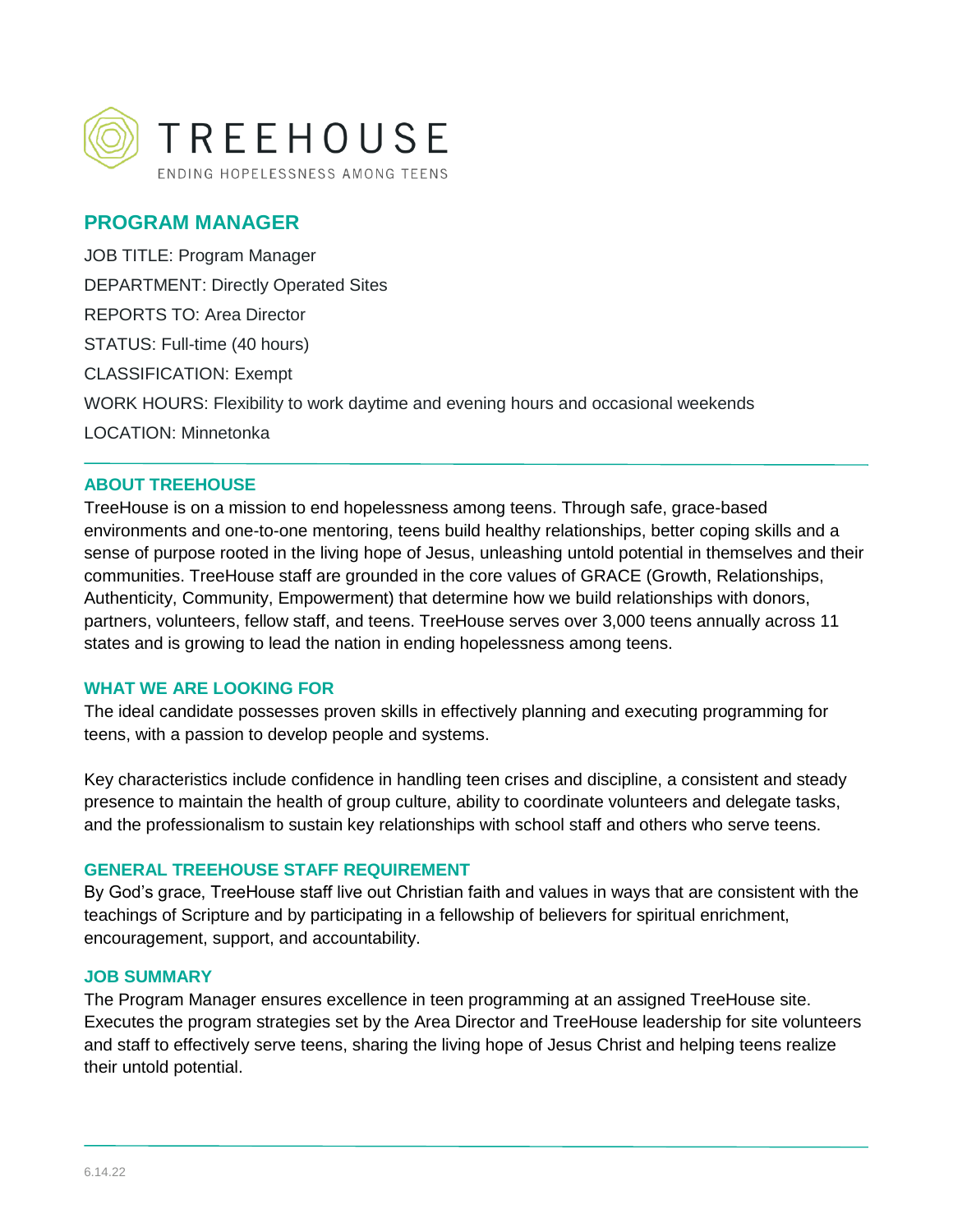# **ESSENTIAL JOB FUNCTIONS**

#### PROGRAM MANAGEMENT

- Provide spiritual leadership to volunteer and staff team by setting the tone and leading by example
- In collaboration with site staff and volunteers, plan and organize program activities for assigned site; in alignment with outreach strategic direction, set goals for programs, trips, and activities
- Ensure safety and effectiveness of each program setting, competently addressing conflicts and issues that arise with teens, with the support of Area Director and TreeHouse leadership
- Lead and coach a team of volunteers and staff during weekly programs, trips and activities, while participating fully in programming
	- $\circ$  Facilitate highly effective weekly or bi-weekly support groups, providing teens a safe environment to experience peer and adult support
	- o Co-lead weekly or bi-weekly Connect programs, including teaching spiritual and assetbased concepts, leading games, facilitating discussion groups, and having fun with teens in a large group setting
	- $\circ$  Ensure the successful delivery of the TreeHouse Next curriculum and teen and staff engagement with volunteer coaches to aid teens in graduating high school and setting a path for their future
	- $\circ$  Lead trips and activities, providing opportunities for teens to have fun, learn about themselves, put their life skills into action, and connect with God and others in a deeper way
	- $\circ$  Drive a 12-passenger van to transport teens to and from TreeHouse programs
- Ensure accuracy and timeliness of teen and community data tracking, administrative work, and basic vehicle maintenance as assigned

## VOLUNTEER MANAGEMENT

- In collaboration with Area Director, delegate responsibilities to volunteers and staff as appropriate for their level of competence while leading by example in program settings
- Coordinate volunteer onboarding and ensure management processes are followed; in collaboration with Area Director, supervise and develop volunteers in various direct service roles

## TEEN MENTORING

- In collaboration with Area Director, assign careloads of teens to self, volunteers, and paid staff, and ensure teens receive consistent mentoring and support in safe environments
- Recruit and maintain a careload of teens in assigned community to meet goals set by supervisor; Meet regularly with careload teens for mentoring and spiritual development
- Supervise, coach and encourage local volunteer mentors who assist with careload mentoring
- Help teens manage personal and family crises, including networking with outside professionals and resources as needed

## COMMUNITY ENGAGEMENT

- Visit area schools regularly to recruit new teens, connect with and advocate for current participants, meet strategic objectives, and maintain relationships with school administrators and staff
- In collaboration with Area Director, build and maintain relationships with social service providers in the area, seeking new participant referrals and connecting our teens and their families to needed resources; provide consistent follow-up of referrals from these sources